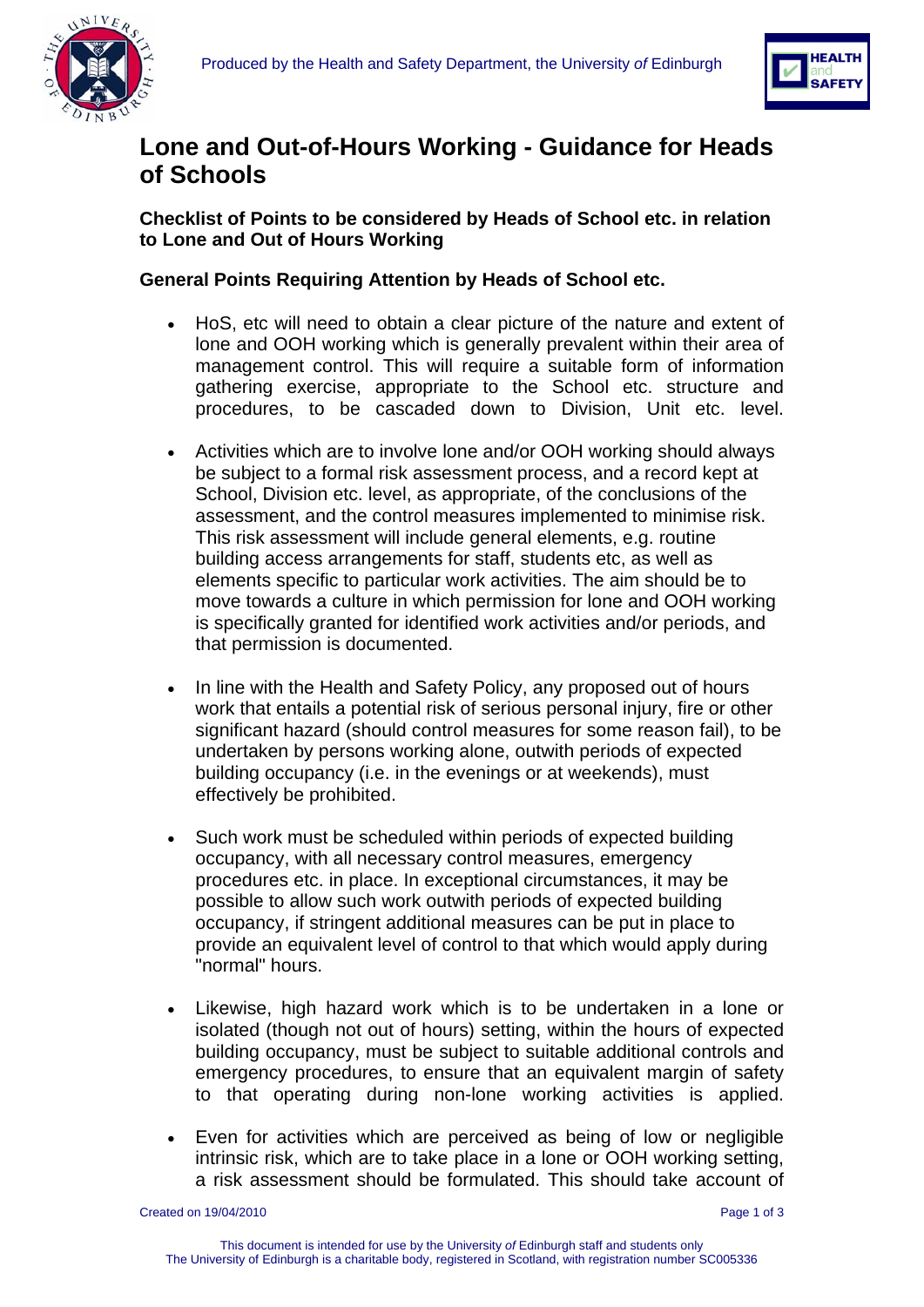foreseeable general hazards and procedures, such as identification of and communication with an individual who may have a fall down stairs, experienced sudden illness etc., rather than the intrinsic hazards associated with what would be perceived as "high risk" activities. A practical, commonsense approach to this issue will be essential.

- General access arrangements for the use of a particular building, which will include access by staff, postgraduate and undergraduate students, and visitors, will require to take account of both the high risk and low risk scenarios outlined above, as will arrangements governing persons working in other locations, outwith their normal place of work.
- Appropriate emergency procedures need to be put in place, relating to individual lone and OOH work activities (e.g. contained in a COSHH Risk Assessment) and to more global, e.g. building, emergency procedures. These must take account of salient factors such as the English language proficiency of individual personnel in the area, and their ability to respond to an emergency situation.
- Appropriate procedures also need to be put in place relating to mobility impaired staff and students who may wish or require to work in lone or OOH working situations. Estates and Buildings and the University Fire Safety Adviser are primary sources of assistance in this area, in which case by case solutions may often need to be implemented.

## **Additional Notes**

- Moves towards a rationalisation of numbers of building entrances, increased application of electronic security, e.g. swipe card entry systems, developments in the area of personal monitoring and global positioning devices (e.g. mobile phones), as well as in fixed building monitoring systems, and the potential for an increased role for University Security in the registration and monitoring of access/egress by individuals working alone or out of hours, all afford possible avenues which will be of considerable assistance in tightening controls in this area of activity.
- Guidance and advice on lone and OOH issues are readily available from a number of sources within the University - the Health and Safety Department [\(Health.Safety@ed.ac.uk\)](mailto:Health.Safety@ed.ac.uk), Fire Safety Unit ([Fire@ed.ac.uk](mailto:Fire@ed.ac.uk)), Estates and Buildings Department ([Angus.Currie@ed.ac.uk\)](mailto:Angus.Currie@ed.ac.uk) and Security Services [\(Security@ed.ac.uk](mailto:Security@ed.ac.uk)) are primary sources - dependant upon the nature of the input required.
- The Health and Safety Department has formulated a model Lone and OOH risk assessment form, which will assist heads of management units to formalise and customise these procedures taking into account their own work environments and practices.

Created on 19/04/2010 Page 2 of 3